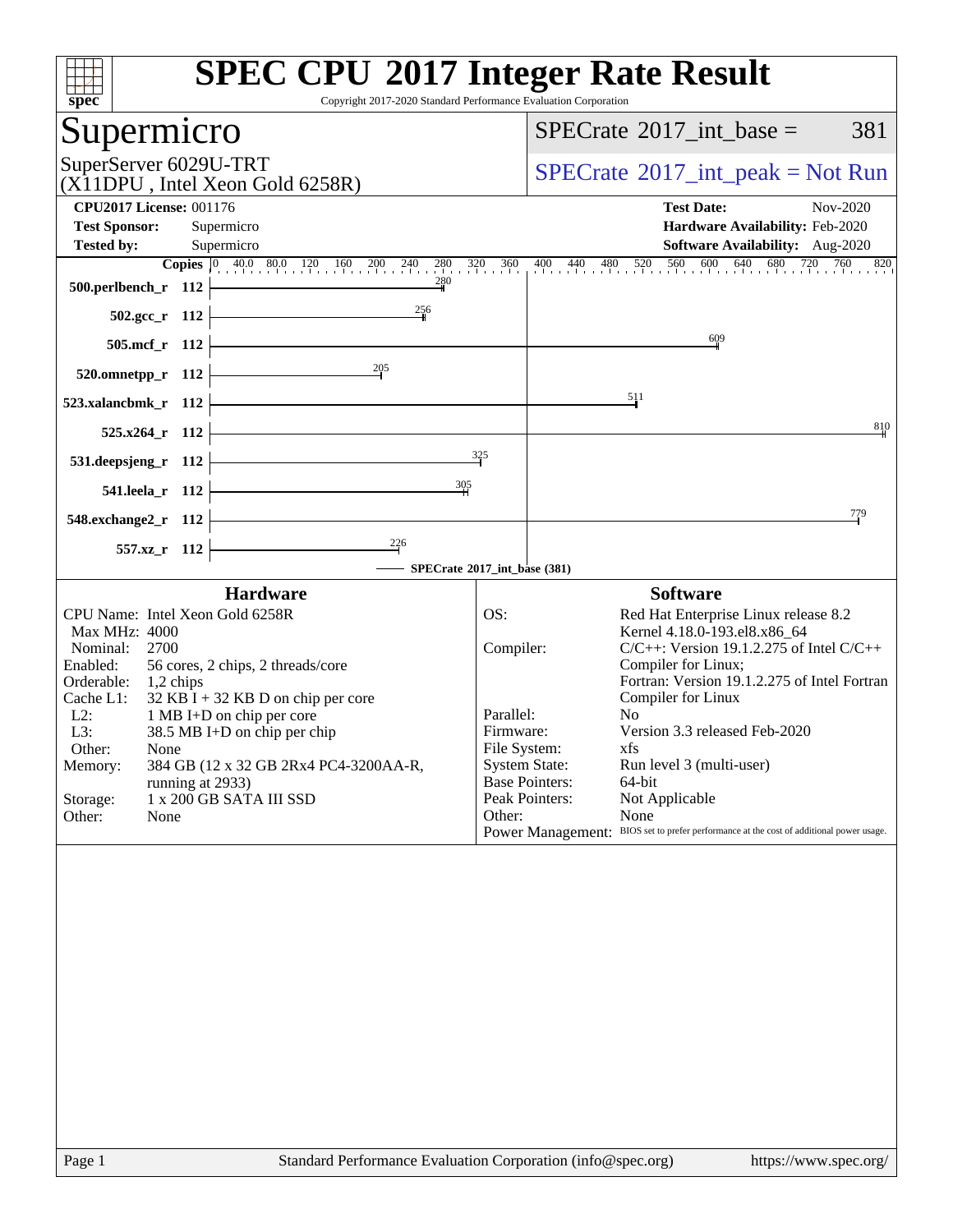

Copyright 2017-2020 Standard Performance Evaluation Corporation

### Supermicro

[SPECrate](http://www.spec.org/auto/cpu2017/Docs/result-fields.html#SPECrate2017intbase)<sup>®</sup>2017 int base =  $381$ 

(X11DPU , Intel Xeon Gold 6258R)

SuperServer 6029U-TRT  $SPECrate^{\circ}2017$  $SPECrate^{\circ}2017$ \_int\_peak = Not Run

**[CPU2017 License:](http://www.spec.org/auto/cpu2017/Docs/result-fields.html#CPU2017License)** 001176 **[Test Date:](http://www.spec.org/auto/cpu2017/Docs/result-fields.html#TestDate)** Nov-2020 **[Test Sponsor:](http://www.spec.org/auto/cpu2017/Docs/result-fields.html#TestSponsor)** Supermicro **[Hardware Availability:](http://www.spec.org/auto/cpu2017/Docs/result-fields.html#HardwareAvailability)** Feb-2020 **[Tested by:](http://www.spec.org/auto/cpu2017/Docs/result-fields.html#Testedby)** Supermicro **[Software Availability:](http://www.spec.org/auto/cpu2017/Docs/result-fields.html#SoftwareAvailability)** Aug-2020

#### **[Results Table](http://www.spec.org/auto/cpu2017/Docs/result-fields.html#ResultsTable)**

|                                   | <b>Base</b>   |                |                |                |       | <b>Peak</b>    |       |               |                |              |                |              |                |              |
|-----------------------------------|---------------|----------------|----------------|----------------|-------|----------------|-------|---------------|----------------|--------------|----------------|--------------|----------------|--------------|
| <b>Benchmark</b>                  | <b>Copies</b> | <b>Seconds</b> | Ratio          | <b>Seconds</b> | Ratio | <b>Seconds</b> | Ratio | <b>Copies</b> | <b>Seconds</b> | <b>Ratio</b> | <b>Seconds</b> | <b>Ratio</b> | <b>Seconds</b> | <b>Ratio</b> |
| 500.perlbench_r                   | 112           | 636            | 280            | 641            | 278   | 637            | 280   |               |                |              |                |              |                |              |
| $502.\text{gcc\_r}$               | 112           | 620            | 256            | 622            | 255   | 615            | 258   |               |                |              |                |              |                |              |
| $505$ .mcf r                      | 112           | 297            | 609            | 296            | 611   | 297            | 609   |               |                |              |                |              |                |              |
| 520.omnetpp_r                     | 112           | 715            | 205            | 715            | 206   | 716            | 205   |               |                |              |                |              |                |              |
| 523.xalancbmk r                   | 112           | 231            | 513            | 231            | 511   | 231            | 511   |               |                |              |                |              |                |              |
| 525.x264 r                        | 112           | 242            | 811            | 243            | 808   | 242            | 810   |               |                |              |                |              |                |              |
| 531.deepsjeng_r                   | 112           | 395            | 325            | 395            | 325   | 395            | 325   |               |                |              |                |              |                |              |
| 541.leela r                       | 112           | 609            | 304            | 609            | 305   | 599            | 310   |               |                |              |                |              |                |              |
| 548.exchange2_r                   | 112           | 376            | 780            | 377            | 779   | 377            | 778   |               |                |              |                |              |                |              |
| 557.xz r                          | 112           | 535            | 226            | 535            | 226   | 534            | 227   |               |                |              |                |              |                |              |
| $SPECrate^{\circ}2017$ int base = |               |                | 381            |                |       |                |       |               |                |              |                |              |                |              |
| $SPECrate^{\circ}2017$ int peak = |               |                | <b>Not Run</b> |                |       |                |       |               |                |              |                |              |                |              |

Results appear in the [order in which they were run](http://www.spec.org/auto/cpu2017/Docs/result-fields.html#RunOrder). Bold underlined text [indicates a median measurement](http://www.spec.org/auto/cpu2017/Docs/result-fields.html#Median).

#### **[Submit Notes](http://www.spec.org/auto/cpu2017/Docs/result-fields.html#SubmitNotes)**

 The numactl mechanism was used to bind copies to processors. The config file option 'submit' was used to generate numactl commands to bind each copy to a specific processor. For details, please see the config file.

### **[Operating System Notes](http://www.spec.org/auto/cpu2017/Docs/result-fields.html#OperatingSystemNotes)**

Stack size set to unlimited using "ulimit -s unlimited"

#### **[Environment Variables Notes](http://www.spec.org/auto/cpu2017/Docs/result-fields.html#EnvironmentVariablesNotes)**

```
Environment variables set by runcpu before the start of the run:
LD_LIBRARY_PATH =
      "/home/cpu2017/lib/intel64:/home/cpu2017/lib/ia32:/home/cpu2017/je5.0.1-
      32"
```
MALLOC\_CONF = "retain:true"

#### **[General Notes](http://www.spec.org/auto/cpu2017/Docs/result-fields.html#GeneralNotes)**

 Binaries compiled on a system with 1x Intel Core i9-7980XE CPU + 64GB RAM memory using Redhat Enterprise Linux 8.0 Transparent Huge Pages enabled by default Prior to runcpu invocation Filesystem page cache synced and cleared with: sync; echo 3> /proc/sys/vm/drop\_caches

**(Continued on next page)**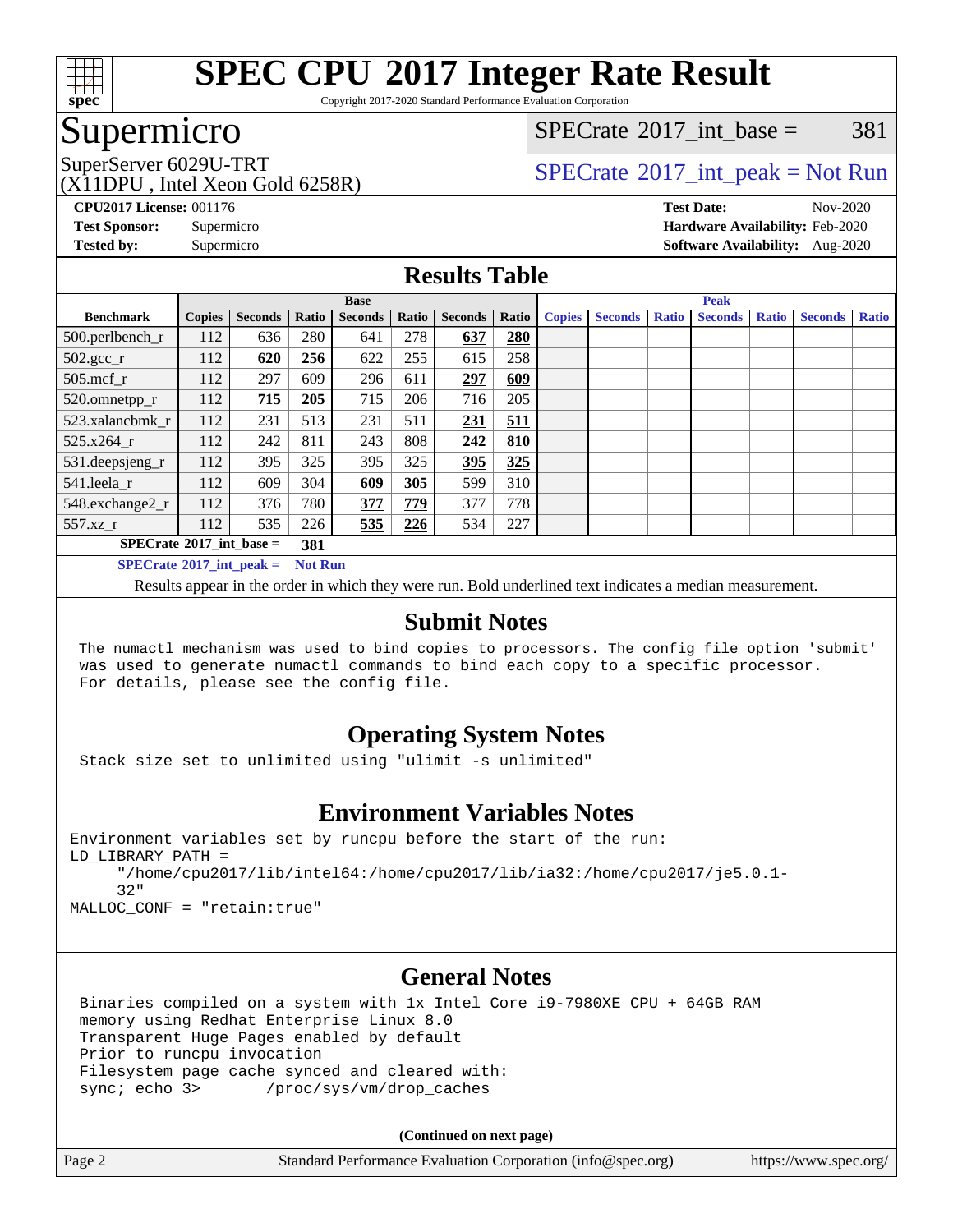

Copyright 2017-2020 Standard Performance Evaluation Corporation

### Supermicro

 $SPECTate^{\circledast}2017$  int base = 381

(X11DPU , Intel Xeon Gold 6258R)

SuperServer 6029U-TRT  $SPECrate^{\circ}2017$  $SPECrate^{\circ}2017$ \_int\_peak = Not Run

**[Tested by:](http://www.spec.org/auto/cpu2017/Docs/result-fields.html#Testedby)** Supermicro **[Software Availability:](http://www.spec.org/auto/cpu2017/Docs/result-fields.html#SoftwareAvailability)** Aug-2020

**[CPU2017 License:](http://www.spec.org/auto/cpu2017/Docs/result-fields.html#CPU2017License)** 001176 **[Test Date:](http://www.spec.org/auto/cpu2017/Docs/result-fields.html#TestDate)** Nov-2020 **[Test Sponsor:](http://www.spec.org/auto/cpu2017/Docs/result-fields.html#TestSponsor)** Supermicro **[Hardware Availability:](http://www.spec.org/auto/cpu2017/Docs/result-fields.html#HardwareAvailability)** Feb-2020

#### **[General Notes \(Continued\)](http://www.spec.org/auto/cpu2017/Docs/result-fields.html#GeneralNotes)**

 runcpu command invoked through numactl i.e.: numactl --interleave=all runcpu <etc>

 NA: The test sponsor attests, as of date of publication, that CVE-2017-5754 (Meltdown) is mitigated in the system as tested and documented. Yes: The test sponsor attests, as of date of publication, that CVE-2017-5753 (Spectre variant 1) is mitigated in the system as tested and documented. Yes: The test sponsor attests, as of date of publication, that CVE-2017-5715 (Spectre variant 2) is mitigated in the system as tested and documented.

#### **[Platform Notes](http://www.spec.org/auto/cpu2017/Docs/result-fields.html#PlatformNotes)**

Page 3 Standard Performance Evaluation Corporation [\(info@spec.org\)](mailto:info@spec.org) <https://www.spec.org/> BIOS Settings: Power Technology = Custom Power Performance Tuning = BIOS Controls EPB ENERGY\_PERF\_BIAS\_CFG mode = Extreme Performance SNC = Enable Stale AtoS = Disable IMC Interleaving = 1-way Interleave Patrol Scrub = Disable Sysinfo program /home/cpu2017/bin/sysinfo Rev: r6365 of 2019-08-21 295195f888a3d7edb1e6e46a485a0011 running on X11DPU-01 Sat Nov 14 10:11:25 2020 SUT (System Under Test) info as seen by some common utilities. For more information on this section, see <https://www.spec.org/cpu2017/Docs/config.html#sysinfo> From /proc/cpuinfo model name : Intel(R) Xeon(R) Gold 6258R CPU @ 2.70GHz 2 "physical id"s (chips) 112 "processors" cores, siblings (Caution: counting these is hw and system dependent. The following excerpts from /proc/cpuinfo might not be reliable. Use with caution.) cpu cores : 28 siblings : 56 physical 0: cores 0 1 2 3 4 5 6 8 9 10 11 12 13 14 16 17 18 19 20 21 22 24 25 26 27 28 29 30 physical 1: cores 0 1 2 3 4 5 6 8 9 10 11 12 13 14 16 17 18 19 20 21 22 24 25 26 27 28 29 30 From lscpu: Architecture: x86\_64 CPU op-mode(s): 32-bit, 64-bit Byte Order: Little Endian **(Continued on next page)**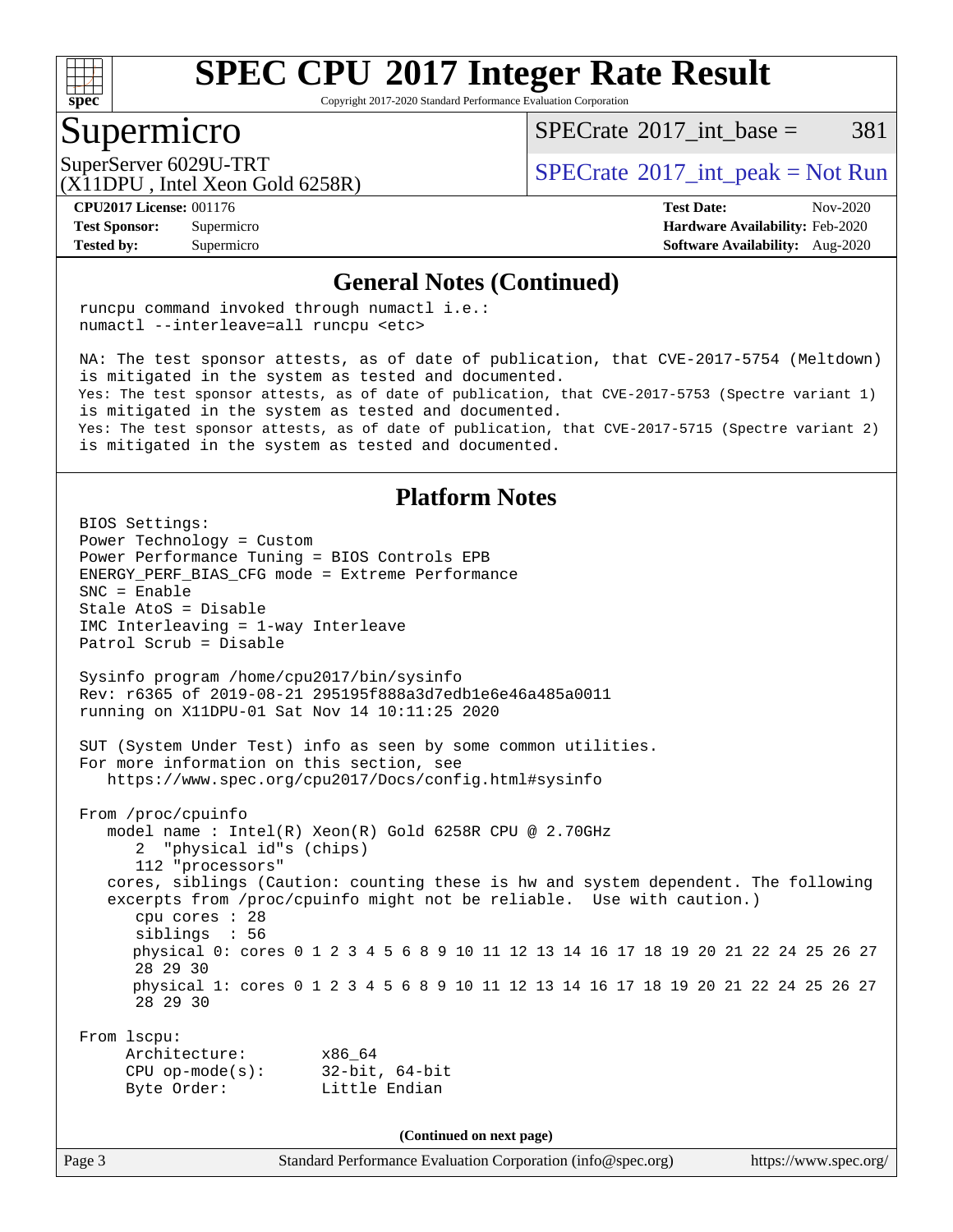

Copyright 2017-2020 Standard Performance Evaluation Corporation

# Supermicro

 $SPECTate@2017\_int\_base = 381$ 

(X11DPU , Intel Xeon Gold 6258R)

SuperServer 6029U-TRT <br>(X11DPU Intel Xeon Gold 6258R) [SPECrate](http://www.spec.org/auto/cpu2017/Docs/result-fields.html#SPECrate2017intpeak)®[2017\\_int\\_peak = N](http://www.spec.org/auto/cpu2017/Docs/result-fields.html#SPECrate2017intpeak)ot Run

**[CPU2017 License:](http://www.spec.org/auto/cpu2017/Docs/result-fields.html#CPU2017License)** 001176 **[Test Date:](http://www.spec.org/auto/cpu2017/Docs/result-fields.html#TestDate)** Nov-2020 **[Test Sponsor:](http://www.spec.org/auto/cpu2017/Docs/result-fields.html#TestSponsor)** Supermicro **[Hardware Availability:](http://www.spec.org/auto/cpu2017/Docs/result-fields.html#HardwareAvailability)** Feb-2020 **[Tested by:](http://www.spec.org/auto/cpu2017/Docs/result-fields.html#Testedby)** Supermicro **Supermicro [Software Availability:](http://www.spec.org/auto/cpu2017/Docs/result-fields.html#SoftwareAvailability)** Aug-2020

#### **[Platform Notes \(Continued\)](http://www.spec.org/auto/cpu2017/Docs/result-fields.html#PlatformNotes)**

| On-line $CPU(s)$ list:<br>Thread(s) per core: | $0 - 111$<br>2                                                                                                  |
|-----------------------------------------------|-----------------------------------------------------------------------------------------------------------------|
| Core(s) per socket:                           | 28                                                                                                              |
| Socket(s):                                    | $\overline{c}$                                                                                                  |
| NUMA $node(s):$                               | $\overline{4}$                                                                                                  |
| Vendor ID:                                    | GenuineIntel                                                                                                    |
| CPU family:                                   | 6                                                                                                               |
| Model:                                        | 85                                                                                                              |
| Model name:                                   | $Intel(R) Xeon(R) Gold 6258R CPU @ 2.70GHz$                                                                     |
| Stepping:                                     | 7                                                                                                               |
| CPU MHz:                                      | 3399.998                                                                                                        |
| CPU max MHz:                                  | 4000.0000                                                                                                       |
| CPU min MHz:                                  | 1000.0000                                                                                                       |
| BogoMIPS:                                     | 5400.00                                                                                                         |
| Virtualization:                               | $VT - x$                                                                                                        |
| L1d cache:                                    | 32K                                                                                                             |
| Lli cache:                                    | 32K                                                                                                             |
| $L2$ cache:                                   | 1024K                                                                                                           |
| L3 cache:<br>NUMA node0 CPU(s):               | 39424K                                                                                                          |
| NUMA nodel $CPU(s):$                          | $0-3, 7-9, 14-17, 21-23, 56-59, 63-65, 70-73, 77-79$<br>$4-6$ , 10-13, 18-20, 24-27, 60-62, 66-69, 74-76, 80-83 |
| NUMA $node2$ $CPU(s)$ :                       | 28-31, 35-37, 42-45, 49-51, 84-87, 91-93, 98-101, 105-107                                                       |
| NUMA node3 CPU(s):                            | 32-34, 38-41, 46-48, 52-55, 88-90, 94-97, 102-104, 108-111                                                      |
| Flaqs:                                        | fpu vme de pse tsc msr pae mce cx8 apic sep mtrr pge mca cmov                                                   |
|                                               | pat pse36 clflush dts acpi mmx fxsr sse sse2 ss ht tm pbe syscall nx pdpelgb rdtscp                             |
|                                               | lm constant_tsc art arch_perfmon pebs bts rep_good nopl xtopology nonstop_tsc cpuid                             |
|                                               | aperfmperf pni pclmulqdq dtes64 ds_cpl vmx smx est tm2 ssse3 sdbg fma cx16 xtpr pdcm                            |
|                                               | pcid dca sse4_1 sse4_2 x2apic movbe popcnt tsc_deadline_timer aes xsave avx f16c                                |
|                                               | rdrand lahf_lm abm 3dnowprefetch cpuid_fault epb cat_13 cdp_13 invpcid_single                                   |
|                                               | intel_ppin ssbd mba ibrs ibpb stibp ibrs_enhanced tpr_shadow vnmi flexpriority ept                              |
|                                               | vpid fsgsbase tsc_adjust bmil hle avx2 smep bmi2 erms invpcid rtm cqm mpx rdt_a                                 |
|                                               | avx512f avx512dq rdseed adx smap clflushopt clwb intel_pt avx512cd avx512bw avx512vl                            |
|                                               | xsaveopt xsavec xgetbvl xsaves cqm_llc cqm_occup_llc cqm_mbm_total cqm_mbm_local                                |
|                                               | dtherm ida arat pln pts pku ospke avx512_vnni md_clear flush_lld arch_capabilities                              |
|                                               |                                                                                                                 |
| /proc/cpuinfo cache data                      |                                                                                                                 |
| cache size $: 39424$ KB                       |                                                                                                                 |
| From numactl --hardware                       | WARNING: a numactl 'node' might or might not correspond to a                                                    |
| physical chip.                                |                                                                                                                 |
| $available: 4 nodes (0-3)$                    |                                                                                                                 |
|                                               | node 0 cpus: 0 1 2 3 7 8 9 14 15 16 17 21 22 23 56 57 58 59 63 64 65 70 71 72 73 77 78                          |
| 79                                            |                                                                                                                 |
| node 0 size: 95342 MB                         |                                                                                                                 |
| node 0 free: 95070 MB                         |                                                                                                                 |
|                                               | node 1 cpus: 4 5 6 10 11 12 13 18 19 20 24 25 26 27 60 61 62 66 67 68 69 74 75 76 80 81                         |
|                                               |                                                                                                                 |
|                                               | (Continued on next page)                                                                                        |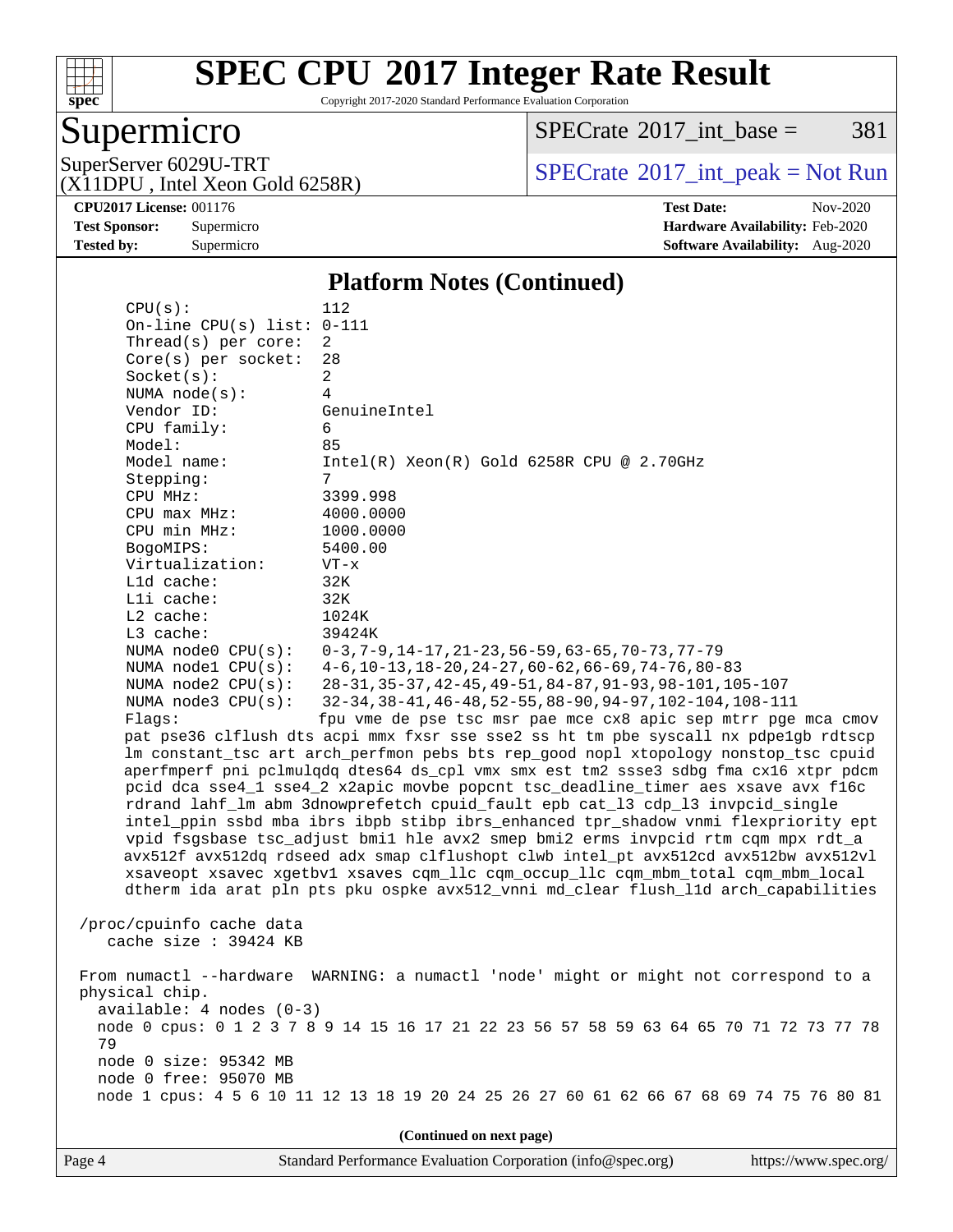

Copyright 2017-2020 Standard Performance Evaluation Corporation

### Supermicro

 $SPECTate^{\circledast}2017$  int base = 381

(X11DPU , Intel Xeon Gold 6258R)

SuperServer 6029U-TRT  $SPECrate^{\circ}2017$  $SPECrate^{\circ}2017$ \_int\_peak = Not Run

**[Tested by:](http://www.spec.org/auto/cpu2017/Docs/result-fields.html#Testedby)** Supermicro **[Software Availability:](http://www.spec.org/auto/cpu2017/Docs/result-fields.html#SoftwareAvailability)** Aug-2020

**[CPU2017 License:](http://www.spec.org/auto/cpu2017/Docs/result-fields.html#CPU2017License)** 001176 **[Test Date:](http://www.spec.org/auto/cpu2017/Docs/result-fields.html#TestDate)** Nov-2020 **[Test Sponsor:](http://www.spec.org/auto/cpu2017/Docs/result-fields.html#TestSponsor)** Supermicro **[Hardware Availability:](http://www.spec.org/auto/cpu2017/Docs/result-fields.html#HardwareAvailability)** Feb-2020

#### **[Platform Notes \(Continued\)](http://www.spec.org/auto/cpu2017/Docs/result-fields.html#PlatformNotes)**

 82 83 node 1 size: 96761 MB node 1 free: 96528 MB node 2 cpus: 28 29 30 31 35 36 37 42 43 44 45 49 50 51 84 85 86 87 91 92 93 98 99 100 101 105 106 107 node 2 size: 96734 MB node 2 free: 96457 MB node 3 cpus: 32 33 34 38 39 40 41 46 47 48 52 53 54 55 88 89 90 94 95 96 97 102 103 104 108 109 110 111 node 3 size: 96761 MB node 3 free: 95409 MB node distances: node 0 1 2 3 0: 10 11 21 21 1: 11 10 21 21 2: 21 21 10 11  $3: 21 21 11$  From /proc/meminfo MemTotal: 394854604 kB HugePages\_Total: 0 Hugepagesize: 2048 kB From /etc/\*release\* /etc/\*version\* os-release: NAME="Red Hat Enterprise Linux" VERSION="8.2 (Ootpa)" ID="rhel" ID\_LIKE="fedora" VERSION\_ID="8.2" PLATFORM\_ID="platform:el8" PRETTY\_NAME="Red Hat Enterprise Linux 8.2 (Ootpa)" ANSI\_COLOR="0;31" redhat-release: Red Hat Enterprise Linux release 8.2 (Ootpa) system-release: Red Hat Enterprise Linux release 8.2 (Ootpa) system-release-cpe: cpe:/o:redhat:enterprise\_linux:8.2:ga uname -a: Linux X11DPU-01 4.18.0-193.el8.x86\_64 #1 SMP Fri Mar 27 14:35:58 UTC 2020 x86\_64 x86\_64 x86\_64 GNU/Linux Kernel self-reported vulnerability status: itlb\_multihit: KVM: Mitigation: Split huge pages CVE-2018-3620 (L1 Terminal Fault): Not affected Microarchitectural Data Sampling: Not affected CVE-2017-5754 (Meltdown): Not affected **(Continued on next page)**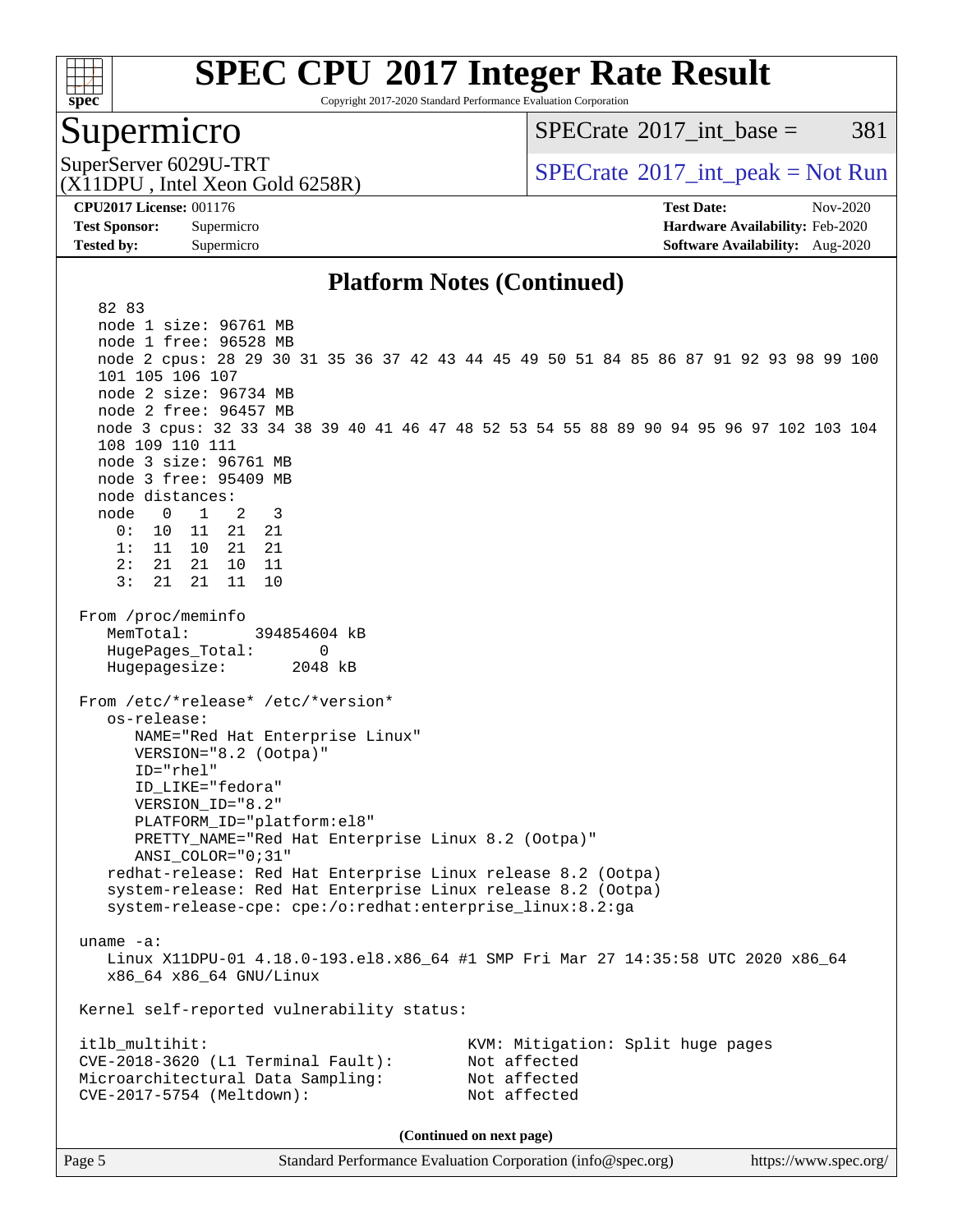

Copyright 2017-2020 Standard Performance Evaluation Corporation

# **Supermicro**

 $SPECTate@2017\_int\_base = 381$ 

(X11DPU , Intel Xeon Gold 6258R)

SuperServer 6029U-TRT <br>(X11DPU Intel Xeon Gold 6258R) [SPECrate](http://www.spec.org/auto/cpu2017/Docs/result-fields.html#SPECrate2017intpeak)®[2017\\_int\\_peak = N](http://www.spec.org/auto/cpu2017/Docs/result-fields.html#SPECrate2017intpeak)ot Run

**[Tested by:](http://www.spec.org/auto/cpu2017/Docs/result-fields.html#Testedby)** Supermicro **[Software Availability:](http://www.spec.org/auto/cpu2017/Docs/result-fields.html#SoftwareAvailability)** Aug-2020

**[CPU2017 License:](http://www.spec.org/auto/cpu2017/Docs/result-fields.html#CPU2017License)** 001176 **[Test Date:](http://www.spec.org/auto/cpu2017/Docs/result-fields.html#TestDate)** Nov-2020 **[Test Sponsor:](http://www.spec.org/auto/cpu2017/Docs/result-fields.html#TestSponsor)** Supermicro **[Hardware Availability:](http://www.spec.org/auto/cpu2017/Docs/result-fields.html#HardwareAvailability)** Feb-2020

#### **[Platform Notes \(Continued\)](http://www.spec.org/auto/cpu2017/Docs/result-fields.html#PlatformNotes)**

|         | $CVE-2017-5753$ (Spectre variant 1):                                                                                                                      | via prctl and seccomp<br>Mitigation: usercopy/swapgs barriers and __user<br>pointer sanitization                                                                                                                                                                                                                                               |                       |
|---------|-----------------------------------------------------------------------------------------------------------------------------------------------------------|------------------------------------------------------------------------------------------------------------------------------------------------------------------------------------------------------------------------------------------------------------------------------------------------------------------------------------------------|-----------------------|
|         | $CVE-2017-5715$ (Spectre variant 2):                                                                                                                      | Mitigation: Enhanced IBRS, IBPB: conditional,                                                                                                                                                                                                                                                                                                  |                       |
|         | tsx_async_abort:                                                                                                                                          | RSB filling<br>Mitigation: Clear CPU buffers; SMT vulnerable                                                                                                                                                                                                                                                                                   |                       |
|         | run-level 3 Nov 14 10:05                                                                                                                                  |                                                                                                                                                                                                                                                                                                                                                |                       |
|         | SPEC is set to: /home/cpu2017<br>Filesystem Type Size Used Avail Use% Mounted on<br>/dev/sda4<br>xfs 184G 8.5G 176G                                       | $5\%$ /                                                                                                                                                                                                                                                                                                                                        |                       |
|         | From /sys/devices/virtual/dmi/id<br>American Megatrends Inc. 3.3 02/21/2020<br>BIOS:<br>Vendor: Supermicro<br>Product: Super Server<br>Serial: 0123456789 |                                                                                                                                                                                                                                                                                                                                                |                       |
| Memory: | 12x NO DIMM NO DIMM<br>12x SK Hynix HMA84GR7CJR4N-XN 32 GB 2 rank 3200<br>(End of data from sysinfo program)                                              | Additional information from dmidecode follows. WARNING: Use caution when you interpret<br>this section. The 'dmidecode' program reads system data which is "intended to allow<br>hardware to be accurately determined", but the intent may not be met, as there are<br>frequent changes to hardware, firmware, and the "DMTF SMBIOS" standard. |                       |
|         |                                                                                                                                                           | <b>Compiler Version Notes</b>                                                                                                                                                                                                                                                                                                                  |                       |
|         |                                                                                                                                                           | ==============================                                                                                                                                                                                                                                                                                                                 |                       |
| C       | 500.perlbench_r(base) 502.gcc_r(base) 505.mcf_r(base)<br>525.x264_r(base) 557.xz_r(base)                                                                  |                                                                                                                                                                                                                                                                                                                                                |                       |
|         | 19.1.2.275 Build 20200604                                                                                                                                 | Intel(R) C Compiler for applications running on $Intel(R) 64$ , Version                                                                                                                                                                                                                                                                        |                       |
|         | Copyright (C) 1985-2020 Intel Corporation. All rights reserved.                                                                                           |                                                                                                                                                                                                                                                                                                                                                |                       |
| $C++$   | 541.leela_r(base)                                                                                                                                         | 520.omnetpp_r(base) 523.xalancbmk_r(base) 531.deepsjeng_r(base)                                                                                                                                                                                                                                                                                |                       |
|         |                                                                                                                                                           | Intel(R) $C++$ Compiler for applications running on Intel(R) 64, Version                                                                                                                                                                                                                                                                       |                       |
|         |                                                                                                                                                           | (Continued on next page)                                                                                                                                                                                                                                                                                                                       |                       |
| Page 6  |                                                                                                                                                           | Standard Performance Evaluation Corporation (info@spec.org)                                                                                                                                                                                                                                                                                    | https://www.spec.org/ |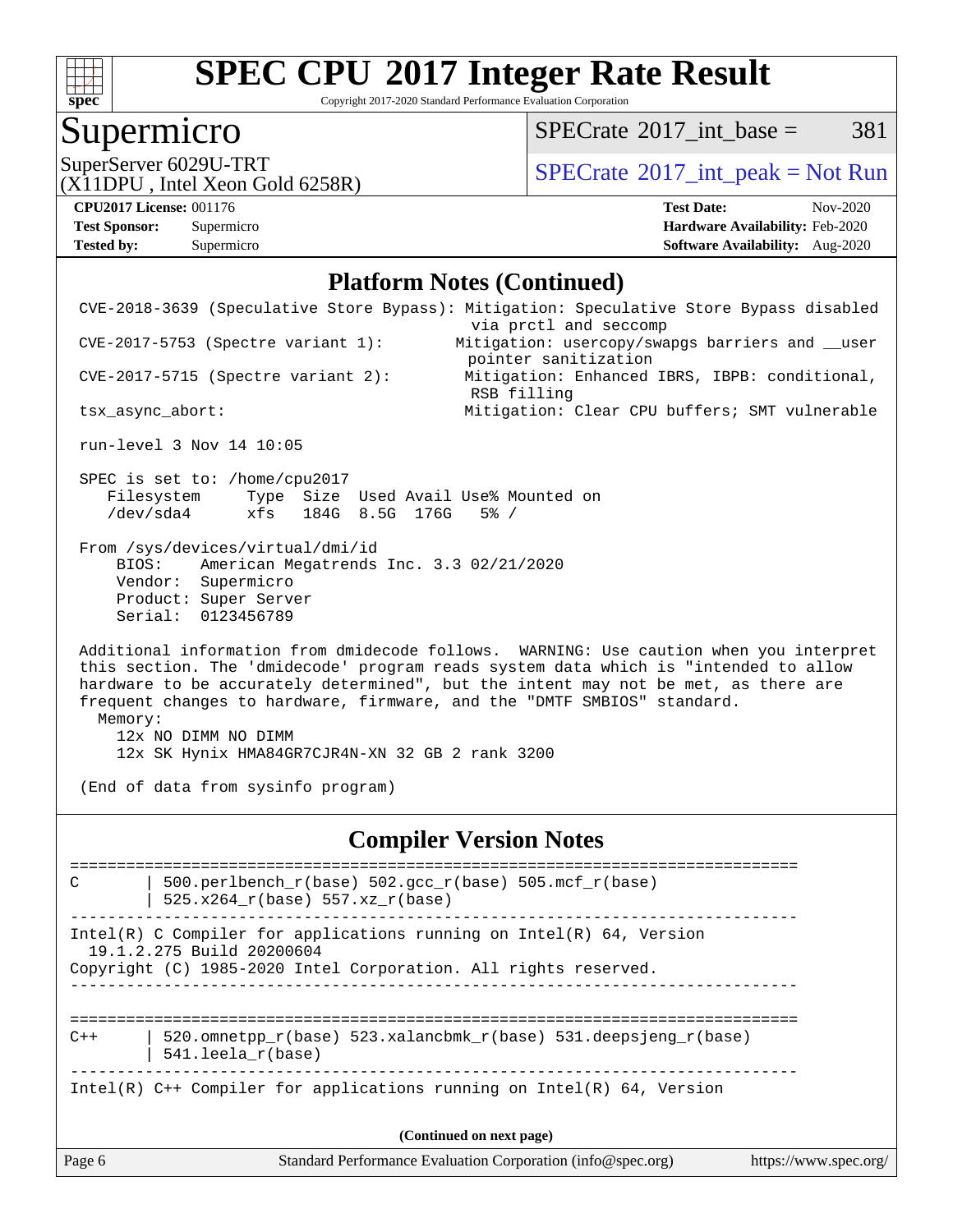

Copyright 2017-2020 Standard Performance Evaluation Corporation

### Supermicro

 $SPECTate$ <sup>®</sup>[2017\\_int\\_base =](http://www.spec.org/auto/cpu2017/Docs/result-fields.html#SPECrate2017intbase) 381

(X11DPU , Intel Xeon Gold 6258R)

SuperServer 6029U-TRT  $S^{2017}$  [SPECrate](http://www.spec.org/auto/cpu2017/Docs/result-fields.html#SPECrate2017intpeak)®[2017\\_int\\_peak = N](http://www.spec.org/auto/cpu2017/Docs/result-fields.html#SPECrate2017intpeak)ot Run

**[CPU2017 License:](http://www.spec.org/auto/cpu2017/Docs/result-fields.html#CPU2017License)** 001176 **[Test Date:](http://www.spec.org/auto/cpu2017/Docs/result-fields.html#TestDate)** Nov-2020 **[Test Sponsor:](http://www.spec.org/auto/cpu2017/Docs/result-fields.html#TestSponsor)** Supermicro **[Hardware Availability:](http://www.spec.org/auto/cpu2017/Docs/result-fields.html#HardwareAvailability)** Feb-2020 **[Tested by:](http://www.spec.org/auto/cpu2017/Docs/result-fields.html#Testedby)** Supermicro **[Software Availability:](http://www.spec.org/auto/cpu2017/Docs/result-fields.html#SoftwareAvailability)** Aug-2020

### **[Compiler Version Notes \(Continued\)](http://www.spec.org/auto/cpu2017/Docs/result-fields.html#CompilerVersionNotes)**

| 19.1.2.275 Build 20200604                                                                                           |
|---------------------------------------------------------------------------------------------------------------------|
| Copyright (C) 1985-2020 Intel Corporation. All rights reserved.                                                     |
|                                                                                                                     |
|                                                                                                                     |
| Fortran   548.exchange2 $r(base)$                                                                                   |
|                                                                                                                     |
| Intel(R) Fortran Intel(R) 64 Compiler for applications running on Intel(R)<br>64, Version 19.1.2.275 Build 20200623 |
| Copyright (C) 1985-2020 Intel Corporation. All rights reserved.                                                     |
|                                                                                                                     |

### **[Base Compiler Invocation](http://www.spec.org/auto/cpu2017/Docs/result-fields.html#BaseCompilerInvocation)**

[C benchmarks](http://www.spec.org/auto/cpu2017/Docs/result-fields.html#Cbenchmarks):  $i$ cc

[C++ benchmarks:](http://www.spec.org/auto/cpu2017/Docs/result-fields.html#CXXbenchmarks) [icpc](http://www.spec.org/cpu2017/results/res2020q4/cpu2017-20201207-24564.flags.html#user_CXXbase_intel_icpc_c510b6838c7f56d33e37e94d029a35b4a7bccf4766a728ee175e80a419847e808290a9b78be685c44ab727ea267ec2f070ec5dc83b407c0218cded6866a35d07)

[Fortran benchmarks](http://www.spec.org/auto/cpu2017/Docs/result-fields.html#Fortranbenchmarks): [ifort](http://www.spec.org/cpu2017/results/res2020q4/cpu2017-20201207-24564.flags.html#user_FCbase_intel_ifort_8111460550e3ca792625aed983ce982f94888b8b503583aa7ba2b8303487b4d8a21a13e7191a45c5fd58ff318f48f9492884d4413fa793fd88dd292cad7027ca)

## **[Base Portability Flags](http://www.spec.org/auto/cpu2017/Docs/result-fields.html#BasePortabilityFlags)**

 500.perlbench\_r: [-DSPEC\\_LP64](http://www.spec.org/cpu2017/results/res2020q4/cpu2017-20201207-24564.flags.html#b500.perlbench_r_basePORTABILITY_DSPEC_LP64) [-DSPEC\\_LINUX\\_X64](http://www.spec.org/cpu2017/results/res2020q4/cpu2017-20201207-24564.flags.html#b500.perlbench_r_baseCPORTABILITY_DSPEC_LINUX_X64) 502.gcc\_r: [-DSPEC\\_LP64](http://www.spec.org/cpu2017/results/res2020q4/cpu2017-20201207-24564.flags.html#suite_basePORTABILITY502_gcc_r_DSPEC_LP64) 505.mcf\_r: [-DSPEC\\_LP64](http://www.spec.org/cpu2017/results/res2020q4/cpu2017-20201207-24564.flags.html#suite_basePORTABILITY505_mcf_r_DSPEC_LP64) 520.omnetpp\_r: [-DSPEC\\_LP64](http://www.spec.org/cpu2017/results/res2020q4/cpu2017-20201207-24564.flags.html#suite_basePORTABILITY520_omnetpp_r_DSPEC_LP64) 523.xalancbmk\_r: [-DSPEC\\_LP64](http://www.spec.org/cpu2017/results/res2020q4/cpu2017-20201207-24564.flags.html#suite_basePORTABILITY523_xalancbmk_r_DSPEC_LP64) [-DSPEC\\_LINUX](http://www.spec.org/cpu2017/results/res2020q4/cpu2017-20201207-24564.flags.html#b523.xalancbmk_r_baseCXXPORTABILITY_DSPEC_LINUX) 525.x264\_r: [-DSPEC\\_LP64](http://www.spec.org/cpu2017/results/res2020q4/cpu2017-20201207-24564.flags.html#suite_basePORTABILITY525_x264_r_DSPEC_LP64) 531.deepsjeng\_r: [-DSPEC\\_LP64](http://www.spec.org/cpu2017/results/res2020q4/cpu2017-20201207-24564.flags.html#suite_basePORTABILITY531_deepsjeng_r_DSPEC_LP64) 541.leela\_r: [-DSPEC\\_LP64](http://www.spec.org/cpu2017/results/res2020q4/cpu2017-20201207-24564.flags.html#suite_basePORTABILITY541_leela_r_DSPEC_LP64) 548.exchange2\_r: [-DSPEC\\_LP64](http://www.spec.org/cpu2017/results/res2020q4/cpu2017-20201207-24564.flags.html#suite_basePORTABILITY548_exchange2_r_DSPEC_LP64) 557.xz\_r: [-DSPEC\\_LP64](http://www.spec.org/cpu2017/results/res2020q4/cpu2017-20201207-24564.flags.html#suite_basePORTABILITY557_xz_r_DSPEC_LP64)

# **[Base Optimization Flags](http://www.spec.org/auto/cpu2017/Docs/result-fields.html#BaseOptimizationFlags)**

[C benchmarks](http://www.spec.org/auto/cpu2017/Docs/result-fields.html#Cbenchmarks):

[-m64](http://www.spec.org/cpu2017/results/res2020q4/cpu2017-20201207-24564.flags.html#user_CCbase_m64-icc) [-qnextgen](http://www.spec.org/cpu2017/results/res2020q4/cpu2017-20201207-24564.flags.html#user_CCbase_f-qnextgen) [-std=c11](http://www.spec.org/cpu2017/results/res2020q4/cpu2017-20201207-24564.flags.html#user_CCbase_std-icc-std_0e1c27790398a4642dfca32ffe6c27b5796f9c2d2676156f2e42c9c44eaad0c049b1cdb667a270c34d979996257aeb8fc440bfb01818dbc9357bd9d174cb8524)

[-Wl,-plugin-opt=-x86-branches-within-32B-boundaries](http://www.spec.org/cpu2017/results/res2020q4/cpu2017-20201207-24564.flags.html#user_CCbase_f-x86-branches-within-32B-boundaries_0098b4e4317ae60947b7b728078a624952a08ac37a3c797dfb4ffeb399e0c61a9dd0f2f44ce917e9361fb9076ccb15e7824594512dd315205382d84209e912f3) [-Wl,-z,muldefs](http://www.spec.org/cpu2017/results/res2020q4/cpu2017-20201207-24564.flags.html#user_CCbase_link_force_multiple1_b4cbdb97b34bdee9ceefcfe54f4c8ea74255f0b02a4b23e853cdb0e18eb4525ac79b5a88067c842dd0ee6996c24547a27a4b99331201badda8798ef8a743f577)

**(Continued on next page)**

Page 7 Standard Performance Evaluation Corporation [\(info@spec.org\)](mailto:info@spec.org) <https://www.spec.org/>